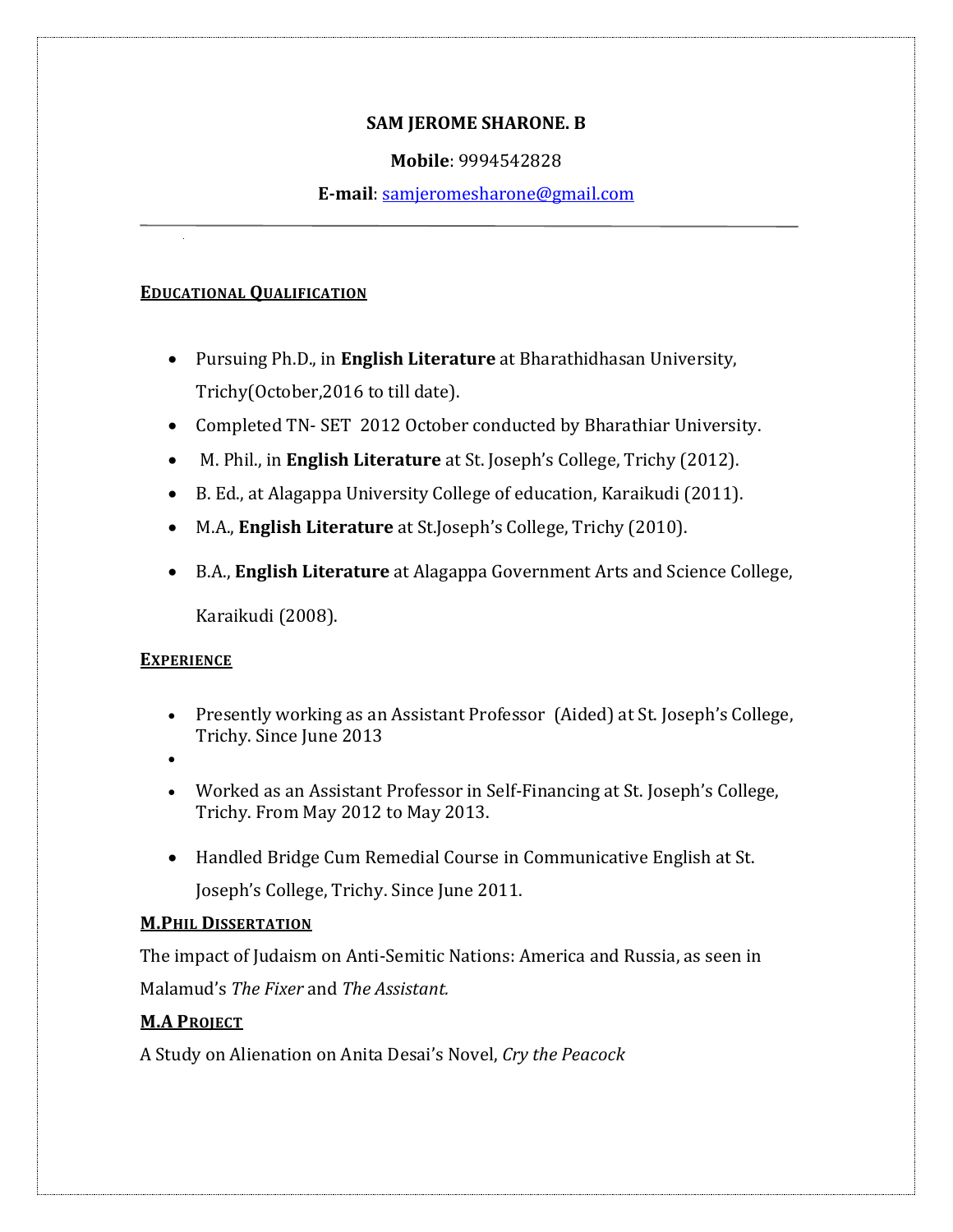## **Technical Skills :**

- MS Word
- MS PowerPoint
- MS Excel
- Adobe Photoshop

#### **Area of Interest:**

- Jewish American Novels
- Diasporic Literature
- Socio-Linguistics
- Feminism

#### **CERTIFICATIONS**

• Completed PGDCA in TCPS at Karaikudi.

## **PERSONAL SKILLS**

- Inspiring Verbaliser
- Theatrical Skills.
- Ability to grasp ideas and integrate them into desired results.
- Smart worker.
- Commitment towards work.

#### **PAPERS PRESENTED**

• One day National Conference on 'Character Based Teacher Education', Alagappa university College of Education, Karaikudi, 2011.

**Paper Title**: "Professional skills as a motivating factor for effective teaching".

• Two day National Conference on 'Teacher Education Programme for Emerging Trends', Alagappa university College of Education, Karaikudi, 2011.

Paper Title: "Teacher's Accountability".

• Two day International conference on 'Trends in Modern Literature: East and West' at Alagappa University, Karaikudi, 2011

Paper Title : "Queer Theory in Translation Age"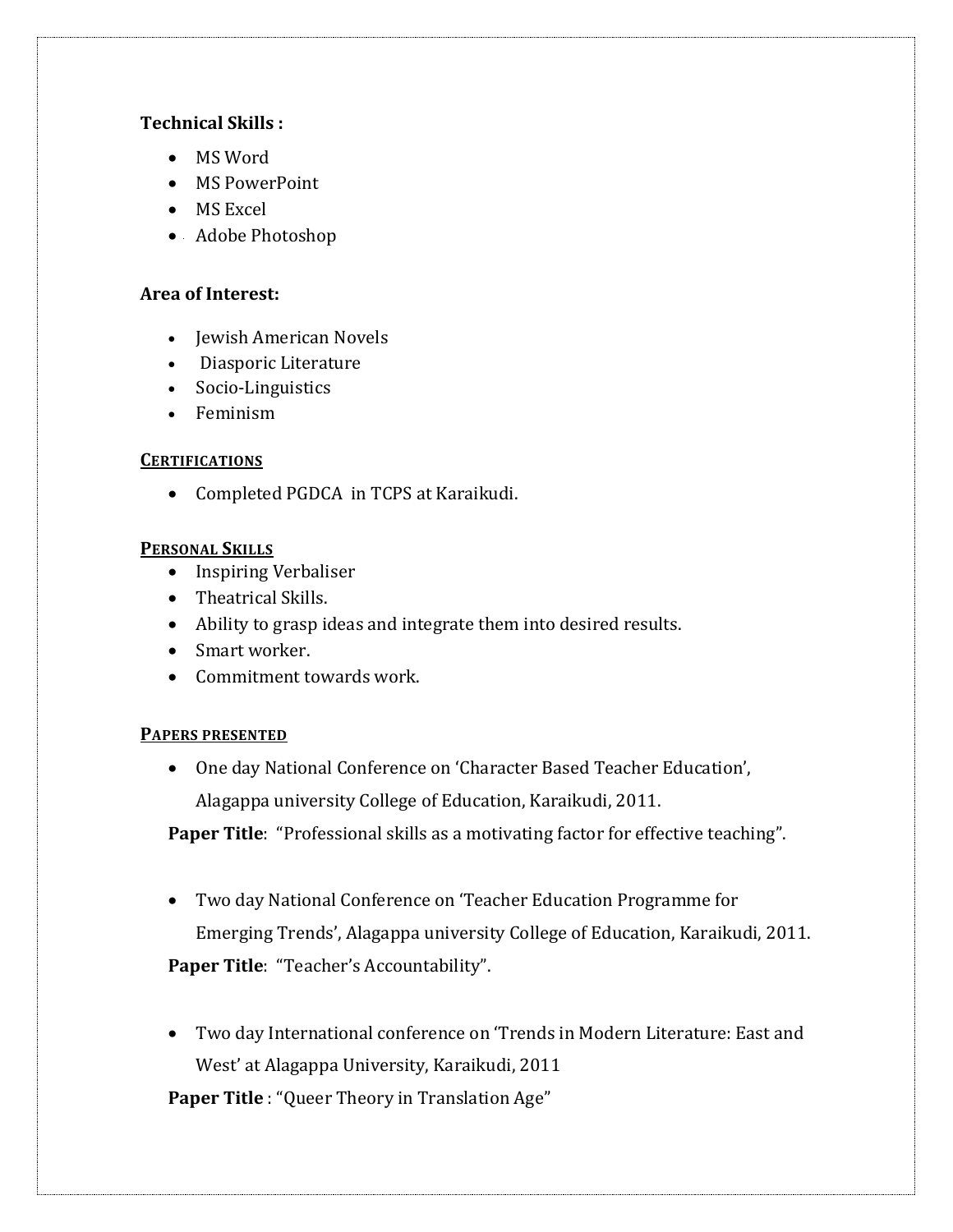• A State Level Seminar on 'Self-Revelation of the writers in Post-Colonial Literatures' at Ananda College, Devakottai, 2015

Paper Title : "An Apocalyptic Self-revelation of fear in A.K.Ramanujam's "History: Entries for a Catalogue of Fears*""*

## **Publications of Research Papers:**

# **International**

| <b>Title / Journal Name/ Other Details</b>                             |                                                                                           |                       |                          |                                                                                                     |                         |         |
|------------------------------------------------------------------------|-------------------------------------------------------------------------------------------|-----------------------|--------------------------|-----------------------------------------------------------------------------------------------------|-------------------------|---------|
|                                                                        | The Colossal Power of Memory and Transgenerational Trauma in the Twentieth Century Riddle |                       |                          |                                                                                                     |                         |         |
| by Blu Greenberg                                                       |                                                                                           |                       |                          |                                                                                                     |                         |         |
|                                                                        | <b>International Journal of Research</b>                                                  |                       |                          |                                                                                                     |                         |         |
|                                                                        | <b>Volume No.: 05</b> PP.: 1148-1152 ISSNO.: 2348-6848 Impact Factor: 5.60                |                       |                          |                                                                                                     |                         |         |
|                                                                        | <b>H</b> Index No.: $0 \text{ }$ C Index No.: $0 \text{ }$                                | <b>Year</b> : 2018    |                          |                                                                                                     |                         |         |
|                                                                        | Fear as enigma; A.K. Ramanujan as the decipherer                                          |                       |                          |                                                                                                     |                         |         |
| <b>Hermes</b>                                                          |                                                                                           |                       |                          |                                                                                                     |                         |         |
|                                                                        | <b>Volume No.</b> : $\frac{\text{Volume-VIII}}{\text{II}}$ Issue-                         |                       |                          | <b>PP.</b> $: \frac{12}{14}$ <b>ISSNO.</b> $: \frac{0975}{3516}$                                    | Impact<br><b>Factor</b> | : 0     |
| <b>H</b> Index<br>No.                                                  | : 0                                                                                       | <b>C</b> Index<br>No. |                          | $:0$ Year : 2015                                                                                    |                         |         |
| An Intriguing Journey: From Delusion to Reality in Malamud's The Fixer |                                                                                           |                       |                          |                                                                                                     |                         |         |
| <b>IOSR Journal Of Humanities And Social Science (IOSR-JHSS)</b>       |                                                                                           |                       |                          |                                                                                                     |                         |         |
| Volume<br>$\mathbf{No.}$                                               | : 0Volume 19, Issue<br>: 9, Ver. II                                                       |                       |                          | <b>PP.</b> : $\frac{64}{66}$ <b>ISSNO.</b> : $\frac{e\text{-ISSN}}{2279\text{-}0837}$ <b>Impact</b> |                         | : 1.589 |
| <b>H</b> Index<br>No.                                                  |                                                                                           | <b>C</b> Index<br>No. | $\therefore$ Year : 2014 |                                                                                                     |                         |         |

# **Seminars (S) / Conferences (C) /Workshops (WS) Attended:**

| <b>Title</b>                                                                                     | Type | <b>Organization Name</b>                | <b>Place</b>   | <b>Days</b>                 | Date               |
|--------------------------------------------------------------------------------------------------|------|-----------------------------------------|----------------|-----------------------------|--------------------|
| <b>INTERNATIONAL</b><br><b>CONFERENCE ON</b><br><b>EMERGING TRENDS IN</b><br>CANADIAN LITERATURE |      | <b>ST.JOSEPH'S</b><br><b>COLLEGE</b>    | Trichy         |                             | $ 2014 - 02 - 21 $ |
| Applying Western Literary<br>Theories to Kurunthogai                                             |      | Central Institute of<br>Classical Tamil | Tiruchirapalli | $\mathcal{D}_{\mathcal{L}}$ | $2015 - 02 - 02$   |
| Self-Revelation of the<br>writers in Post-Colonial<br>Literatures                                |      | Ananda College                          | Devakottai     |                             | $ 2015-09-18$      |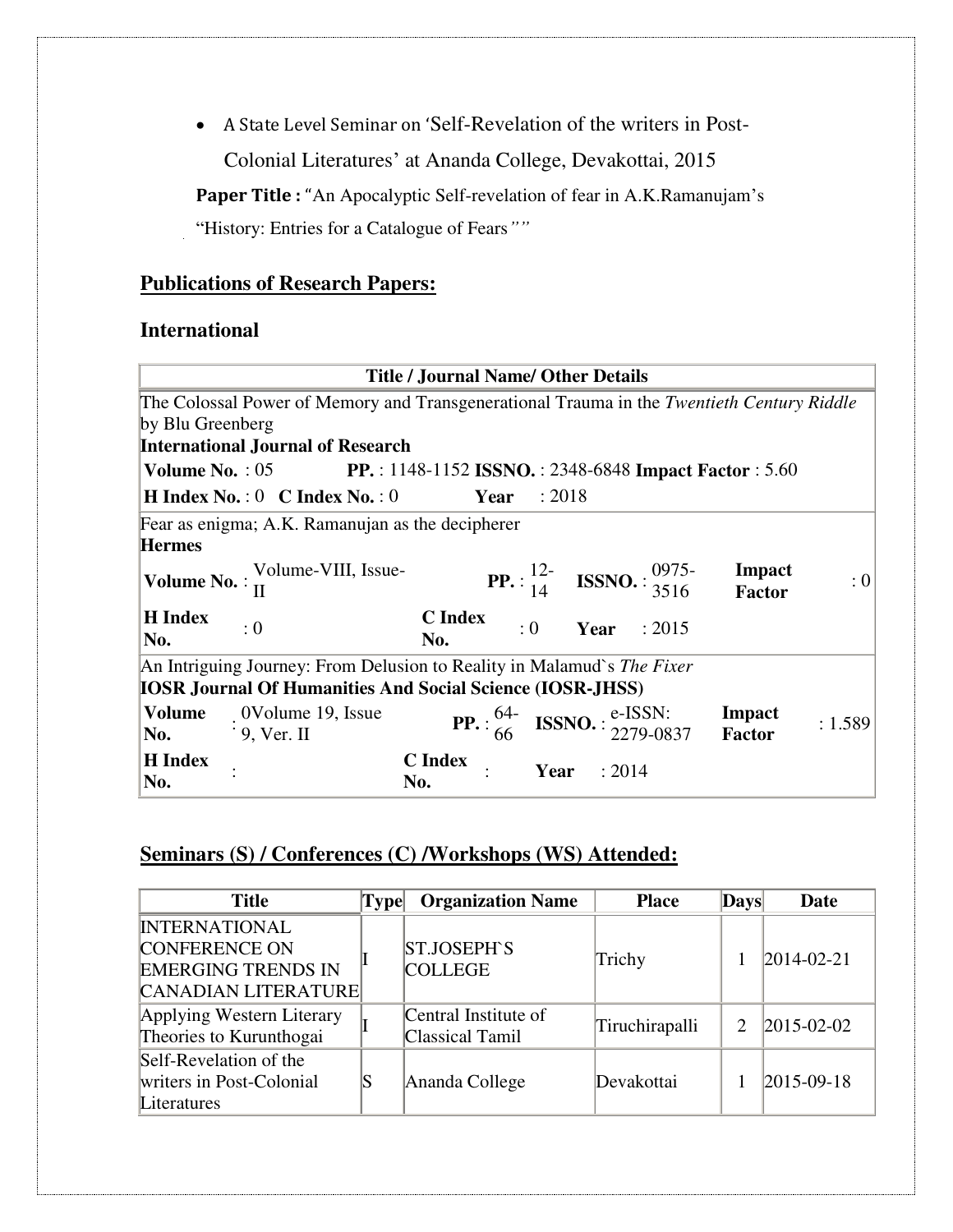| A Two-Day National<br>Conference on LITERARY<br><b>THEORIES</b>                                                           | $\mathsf{C}$       | St.Joseph's College                                                                                        | Trichy                                   | $\overline{2}$ | $ 2015 - 12 - 03 $ |
|---------------------------------------------------------------------------------------------------------------------------|--------------------|------------------------------------------------------------------------------------------------------------|------------------------------------------|----------------|--------------------|
| Higher Education in the<br>Knowledge age: Techno-<br>Pedagogical Perspectives<br>and Innovation                           | $\overline{\rm C}$ | IQAC st.Joseph`s<br>College and Department<br>of Educational<br>Technology,<br>Bharathidasan<br>University | St.Joseph's<br>College, Trichy           | $\overline{2}$ | 2016-02-24         |
| Capacity Building Workshop<br>for Faculty on E-Content<br>Development                                                     | W                  | St. Joseph's College<br>(Autonomous),<br>Tiruchirappalli                                                   | Tiruchirappalli                          | $\overline{4}$ | 2015-06-09         |
| Analaysing, Evaluating a<br><b>Text book and Current</b><br>Thinking in Language<br>Teaching- A Historical<br>Perspective | W                  | St.Joseph's College                                                                                        | Tiruchirapalli                           | 1              | 2013-03-09         |
| A One-Day Workshop on<br><b>Dissertation Writing-Nuts</b><br>and Bolts                                                    | W                  | Bharathoidhasan<br>University & St.<br>Joseph's College<br>(Autonomous),<br>Tiruchirappalli                | Tiruchirapalli                           | 1              | $ 2015 - 03 - 11 $ |
| National Seminar on<br><b>Emerging Trends in</b><br><b>Postcolonial Literatures</b>                                       | S                  | St. Joseph's College<br>(Autonomous)                                                                       | Tiruchirappalli                          | $\mathbf{1}$   | 2013-02-28         |
| A One-Day International<br>Conference on Canadian<br><b>Studies</b>                                                       |                    | St. Joseph's College<br>(Autonomous)                                                                       | Tiruchirappalli                          | 1              | $2016 - 02 - 01$   |
| An International Conference<br>on RE-INTERPRETING<br><b>SHAKESPEARE</b>                                                   |                    | PG & Research<br>Department of English,<br>St.Joseph's College<br>(Autonomous)                             | Tiruchirapalli                           | 1              | $2016 - 12 - 15$   |
| ACTIVITY-BASED<br><b>TEACHING STRATEGIES</b>                                                                              | W                  | PG & RESEARCH<br><b>DEPARTMENT OF</b><br><b>ENGLISH</b>                                                    | St.Joseph's<br>College,<br><b>TRICHY</b> | 1              | 2017-09-22         |

# **Acted as Resource Person:**

| <b>Type of Programme</b>            | <b>Title</b>                                                        | <b>Beneficiaries</b>       | <b>Days</b> Date     |
|-------------------------------------|---------------------------------------------------------------------|----------------------------|----------------------|
| State Level Seminar For<br>Students | Social Concerns In Indian<br>Literatures Translated into<br>English | Students of the<br>Seminar | $ 2016-$<br>$ 01-09$ |
| <b>JUDGE-Recitation</b>             | Annual Bible Celebration,                                           | <b>STUDENTS OF</b>         | $2016-$              |
| Competition                         | <b>HOLY CROSS COLLEGE</b>                                           | <b>HOLY CROSS</b>          | $ 09-19$             |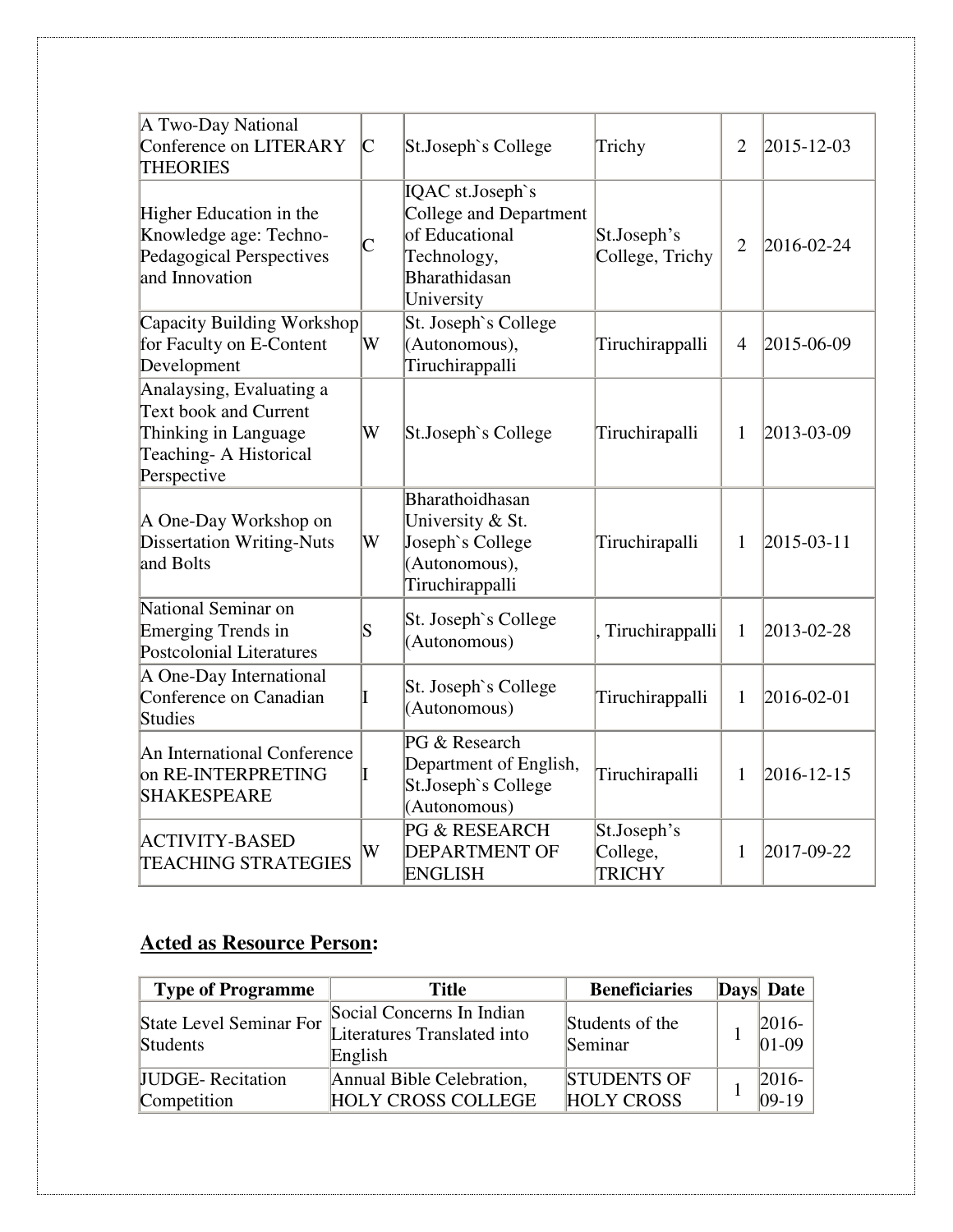|                                                          |                                                                                                                  | <b>COLLEGE</b>                      |                       |
|----------------------------------------------------------|------------------------------------------------------------------------------------------------------------------|-------------------------------------|-----------------------|
| <b>CHAIRPERSON-</b>                                      | A One-Day National Seminar<br>for Students on Multifarious<br>NATIONAL SEMINAR Voices of Indian Women<br>Writers | Participants of the<br>Seminar      | $ 2016-$<br>$ 01-30 $ |
| <b>CHAIRPERSON-</b><br>NATIONAL SEMINAR                  | Literature of the Marginalised                                                                                   | Participants of the<br>Seminar      | $2017 -$<br>$ 02-09 $ |
| <b>INAUGURATION OF</b><br>Debate and Oratory Club SKILLS | HONE YOUR DEBATING                                                                                               | Students of Bishop<br>Heber College | $2017 -$<br>$10 - 16$ |
| WOESS                                                    | <b>SPECIAL LECTURE ON</b><br><b>LITERARY MOVEMENTS</b>                                                           | M.phil Scholars                     | $ 2017-$<br>11-27     |

# **PERSONAL DETAILS**

| <b>Name</b>              |   | Sam Jerome Sharone B               |
|--------------------------|---|------------------------------------|
| Gender                   |   | Male                               |
| Date of Birth            |   | 31.01.1987                         |
| <b>Father's Name</b>     |   | A. Britto Alexander                |
| <b>Permanent Address</b> | ÷ | A-3, A.M.V.Apartments, 3rd Cross,  |
|                          |   | Ramalinga Nagar (South Extension), |
|                          |   | Trichy $-17$ .                     |

| <b>Present Address</b> | -DO-           |
|------------------------|----------------|
| Religion               | Roman Catholic |
| <b>Nationality</b>     | Indian         |
| <b>Languages Known</b> | Tamil, English |

# **DECLARATION**